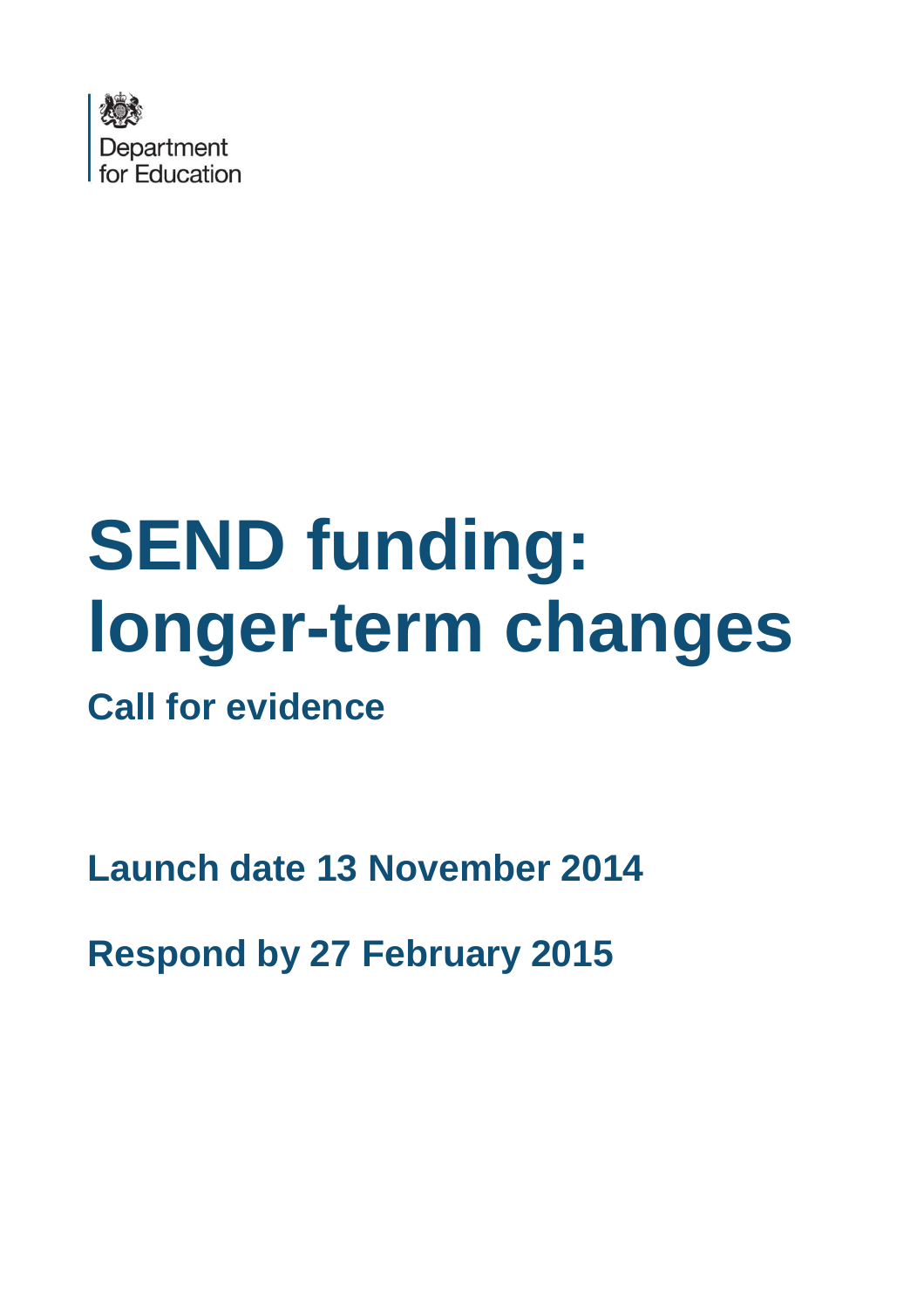# **Longer term changes to funding for children and young people with special educational needs and disabilities (SEND) – Call for evidence**

| To                  | Local authorities; schools and colleges; any other<br>interested organisations and individuals.                                                                                      |
|---------------------|--------------------------------------------------------------------------------------------------------------------------------------------------------------------------------------|
| <b>Issued</b>       | 13 November 2014                                                                                                                                                                     |
| <b>Enquiries to</b> | If your enquiry is related to the policy content of the<br>consultation you can contact the Department on<br>0370 000 2288 or email:<br>SENfunding.CONSULTATION@education.gsi.gov.uk |

# **Contact details**

If your enquiry is related to the DfE e-consultation website or the consultation process in general, you can contact the Ministerial and Public Communications Division by email: consultation.unit@education.gsi.gov.uk or by telephone: 0370 000 2288 or via the GOV.UK 'Contact Us' page.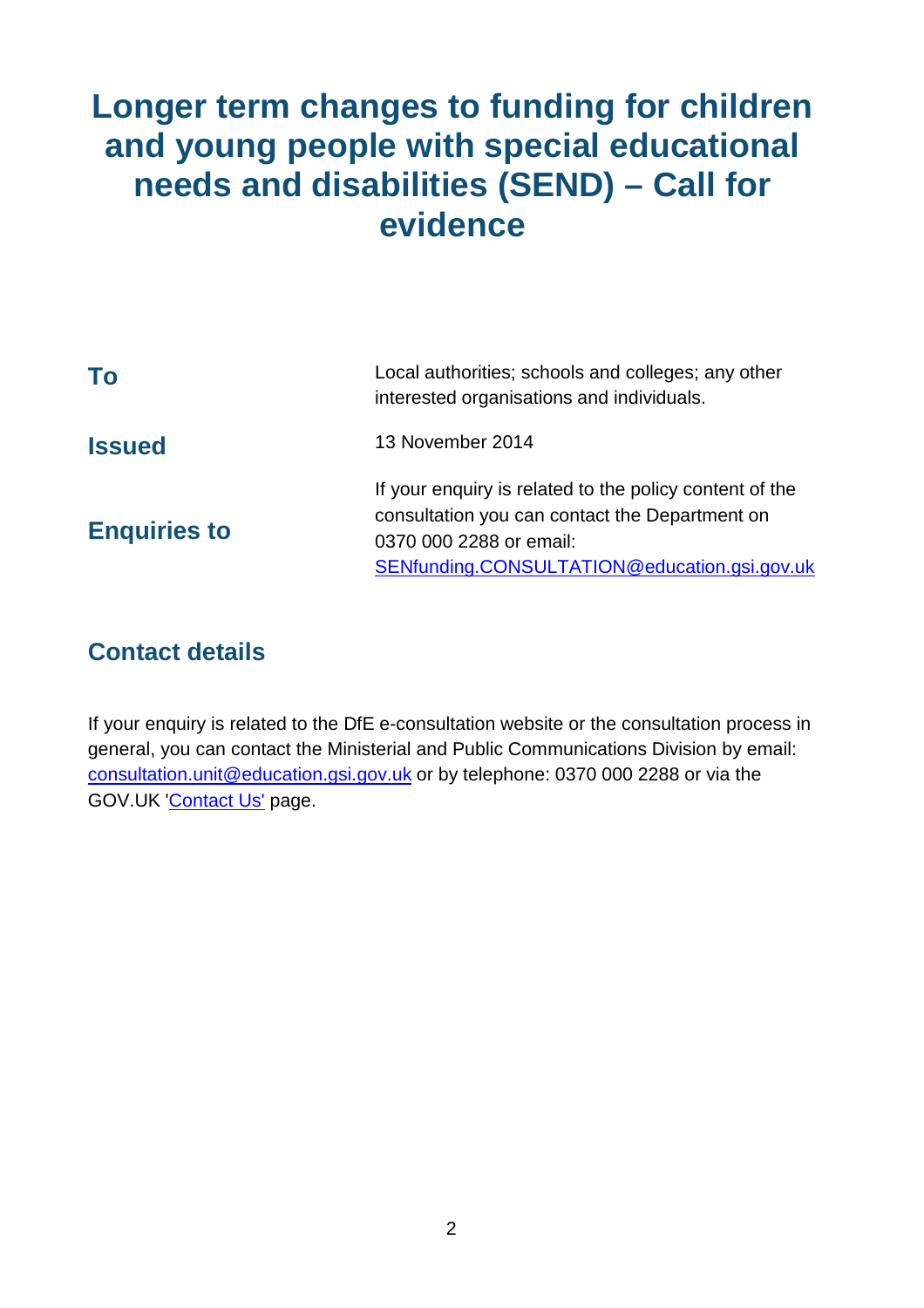# **1. Summary**

1.1 We are inviting interested individuals and organisations to help us work out ways in which we can distribute special educational needs and disability (SEND) funding more fairly.

1.2 We have put together a pack of data about children and young people with SEND, and how they have been funded and are funded now. We are interested in any analysis of this data, and conclusions you may draw, that would contribute to this work.

1.3 We would also be interested in any local evidence that would inform the national debate.

# **2. About this call for evidence**

2.1 In July, the Minister for Schools, David Laws, announced changes to the distribution of funding for mainstream schools within local authorities' dedicated schools grant for next year to address some of the unfairness in the current allocations. He acknowledged that we will not have a completely fair education funding system until we also reform the distribution of funding for pupils with high-cost SEND, and explained that this would be a priority for reform during the next parliament.

2.2 As well as making the funding fairer, any funding changes we introduce must support the reforms to the wider system of support for children and young people with SEN and disability that were contained in the Children and Families Act 2014 and are currently being implemented by local authorities, schools and colleges.

2.3 We have no specific funding changes in mind, although we are planning for a distribution that is more formulaic, and less based on past levels of allocation that have become outdated, and on local decisions on spending that have partly determined how much is allocated. To help us move to a better basis for distributing this element of local authority funding in future, we have commissioned some research, which is being undertaken by Isos Partnership.

2.4 They are reviewing the available literature and data, and will be conducting in depth fieldwork in 13 local authority areas: Bromley, Bury, Devon, East Riding of Yorkshire, Gateshead, Herefordshire, Lambeth, Leicestershire, Manchester, Newcastle, Somerset, Southend-on-Sea, and West Sussex. This research will focus on finding new and improved formula factors for distributing funds relating to SEND from national to local level and from local level to institutions.

2.5 We are now inviting other interested parties to help us with this work and to provide answers to some other questions about how we can distribute SEN funding more fairly.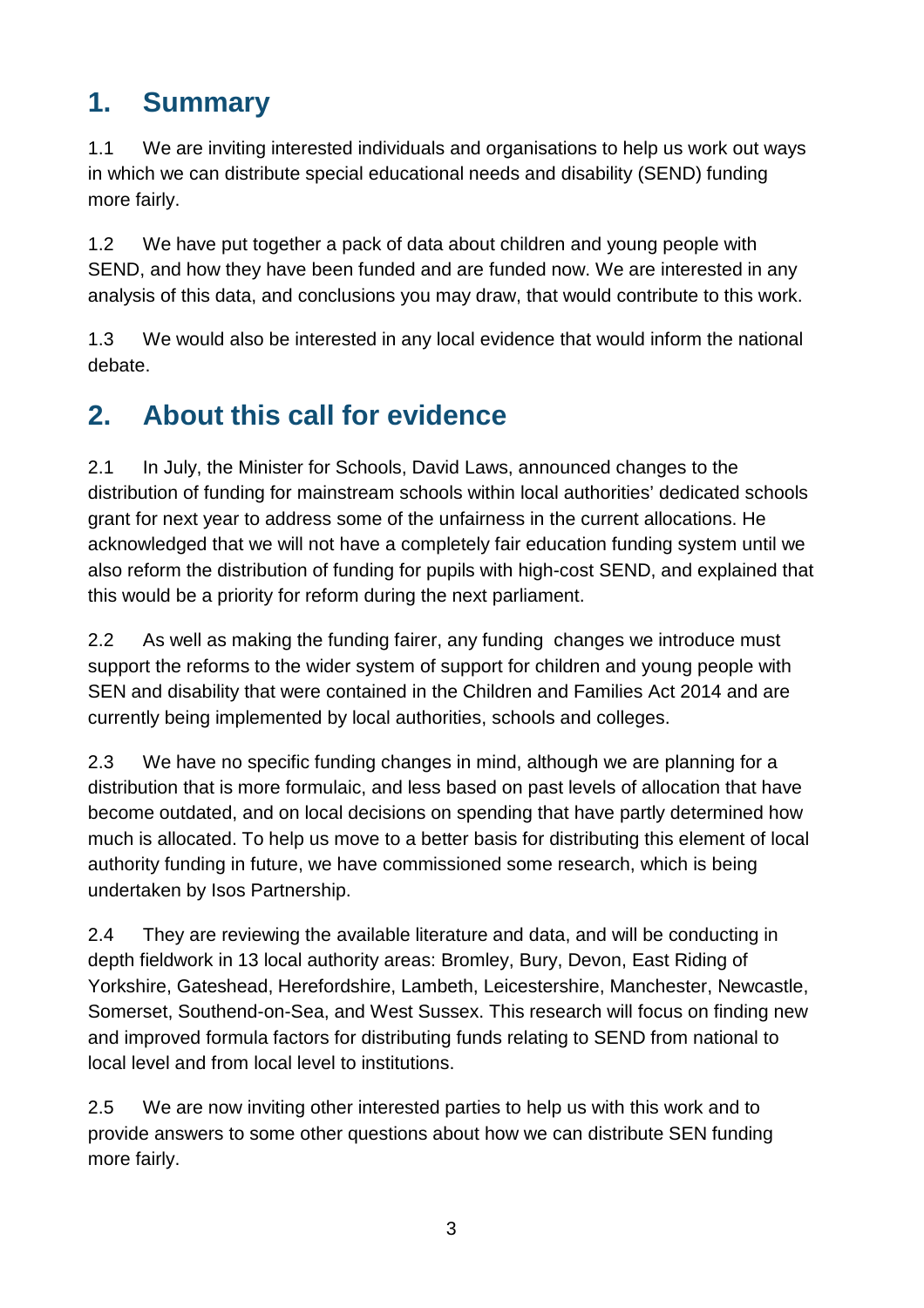# **3. What evidence we are looking for**

3.1 As part of this call for a wider range of evidence we are publishing a pack of data about children and young people with SEND, by local authority, including data on attainment, funding and health. These data sets have already been published elsewhere, and some are included in the local authority interactive tool (LAIT) that we published in January 2014, and which is used for benchmarking and other purposes.

3.2 We will be working on these data sets over the next few months as part of our wider work on how we might make the distribution of SEND funding fairer. We are making the data available in this form so that others can look at the data that we think might be relevant to SEND funding policy, and can carry out analysis of the data if they wish. We would be interested in any reflections and conclusions they may draw from such analysis, and hope they will share these with us.

3.3 Early next year more data will become available – for example, from local authorities' expenditure outturn statements for 2013-14 – and we will update the data pack with this information.

3.4 We would also be interested in any local knowledge that would inform the national debate. In particular, we would be interested in finding out why the same pupils and students with SEND, or pupils and students with very similar needs, can be assessed very differently in different local authorities; and how this has made a difference to the allocation of funding. We would welcome responses from groups of two or more local authorities on how they would assess and allocate funding to secure appropriate provision for examples of children and young people with SEND. Such comparisons could use actual examples of children and young people with different types of SEND who have moved and been treated differently, or hypothetical examples. We have included, in a separate document, some profiles of children and young people with SEND that Isos Partnership is using in their fieldwork discussions with local authorities. These profiles could be used as a starting point for any comparisons, but detail would need to be added to make sure there was a common understanding of the examples.

3.5 We are also including below some questions that we are keen to have answers to. Those responding to this call for evidence may wish to provide specific answers to some or all of the questions, but can instead provide a general response, using the questions as prompts.

# **4. Questions**

4.1 The distribution of revenue funding for SEND:

Analysis of the published data may help suggest answers to some of these questions. In providing answers, please set out the supporting analysis as appropriate.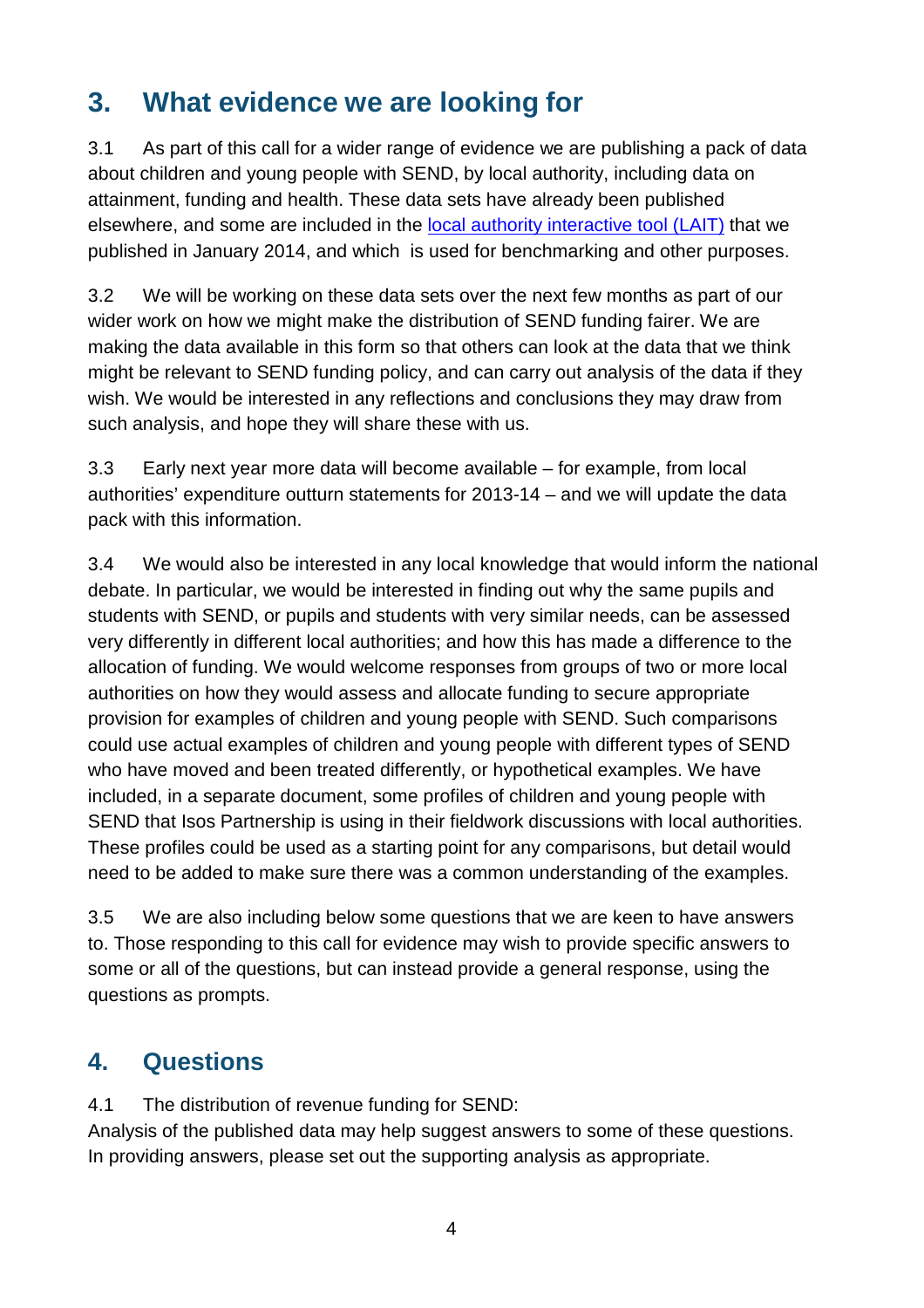#### **National to local level funding distribution**

**Q1. In moving to a fairer distribution of funding for SEND, which proxy factors other than those already included in the School and Early Years Funding (England) Regulations (e.g. low prior attainment, children from families entitled to free school meals) offer the best way of distributing funds from the Education Funding Agency to local authorities, or would these factors be adequate at this level of distribution?** 

The move to a fair and transparent distribution of high needs funding from national to local level using a formulaic approach is welcomed. There is no reason to suppose that low incidence, high needs cases should occur in one area of the country more than another, although our experience is that socio-economic factors have the effect of creating additional complexities to meeting the needs of low incidence, high needs pupils. To that end we would advise the use of a formula based principally on numbers of pupils with a built-in weighting for deprivation as measured using IDACHI.

Since additional funding currently comes into the Local Authority for identified pupils who are LAC, LAC population does not need to be a factor in determining high needs allocations.

Prior attainment is a factor which the Local Authority can use to distribute funding to institutions, and need not be a factor for distribution from national to the local level. To do so would create an unnecessary additional administrative burden in gathering data at the local level to use at the National level. It could also create perverse incentives in how prior attainment is measured.

Where there is a sparse population the impact of high needs on the schools setting would be greater and flexibility in terms of group work would be affected. In a small school scenario with a small number of pupils with high needs there would be limited opportunities for economies of scale. For a Local Authority there would be additional costs associated with home to school transport. If a sparsity factor is easily measured between local authorities, this could be a helpful factor to include in the national formula.

Benchmarking data shows Nottinghamshire to be a below average funder of high needs places (Nat. average is £3,337 per pupil, in Notts it is £2,676). The lower funding that we provide reflects the below average per pupil allocation of high needs funding to the Local Authority from the DfE. This shortfall cannot be made up by contributions from the schools or early years blocks of the DSG without undermining the fair-funding formula which has been set to determine these other budgets. There is no capacity to provide a top-up from the wider LA budget.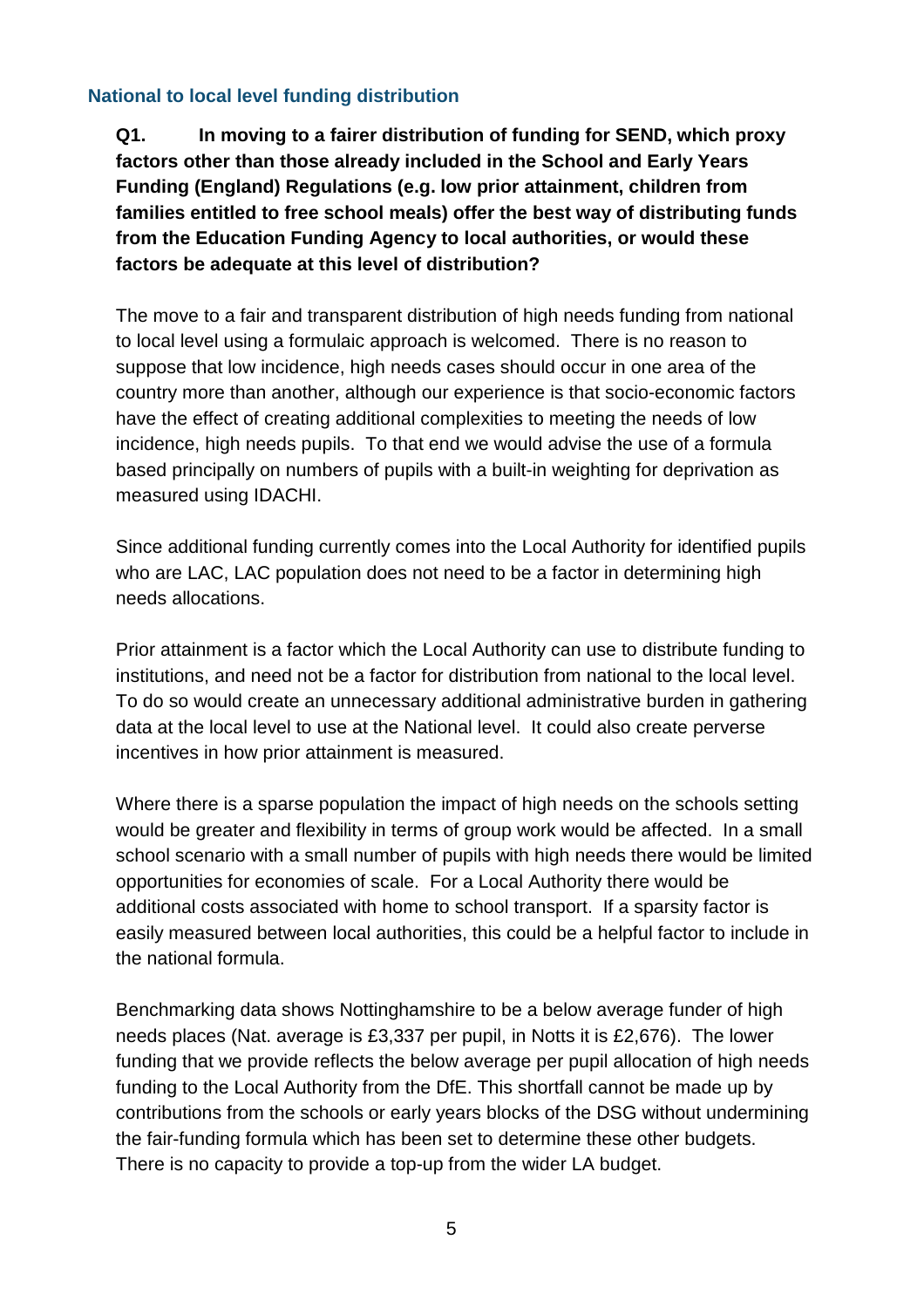## **Q2. Apart from using a formula, is there anything else we could do to make the allocation of funding for SEND to local authorities fairer? For example, how far should we take into account the pattern of provision that has developed in the locality, and the cost of that?**

There is a danger in setting the high needs allocations to local authorities on the basis of their historical use of specialist provision, on the number of statements/EHC plans issued, or on declared numbers of pupils with high needs. To do so would disadvantage local authorities which have hitherto worked with schools and their own Schools Forum to become inclusive. There is a need to agree a formula which requires there to be an opportunity cost of specialist high needs placements on schools budgets, brokered through the Schools Forum.

In moving towards the use of a national formula to allocate high needs funding to local authorities, there is likely to be a need for transitional support. If this is applied, it should do so with transparency across local authorities of what their 'true' high needs allocation should be.

Nottinghamshire is an inclusive LA and therefore receives less funding than LAs with higher numbers in high cost independent establishments. Although some LAs make more use of expensive non-maintained provision this relates more to exercising the choice to do so rather than being as a result of a different pupil population. In Nottinghamshire, mainstream and local special schools which make provision for pupils who in other LAs are educated 'outcounty', are required to divert funding which would otherwise be spent on pupils with lesser or no special educational needs.

# **Q3. Are there types of SEND that are best handled above the level of individual local authorities and, if so, how might that best be dealt with in the funding system? Should collaboration between local authorities be encouraged through the funding system?**

Regional collaboration between LAs should be encouraged in the commissioning of provision for pupils with needs which are of extremely low incidence. This collaboration does not require a separate funding route which is independent of the high needs allocations to LAs.

There is a strong argument for funding which has hitherto been provided by health on an individual pupil basis through decisions around continuing care to be combined and allocated using the same national high needs formula. This will reduce bureaucracy, duplicate assessments, and reduce inconsistencies and debate about respective responsibilities for funding high needs provision.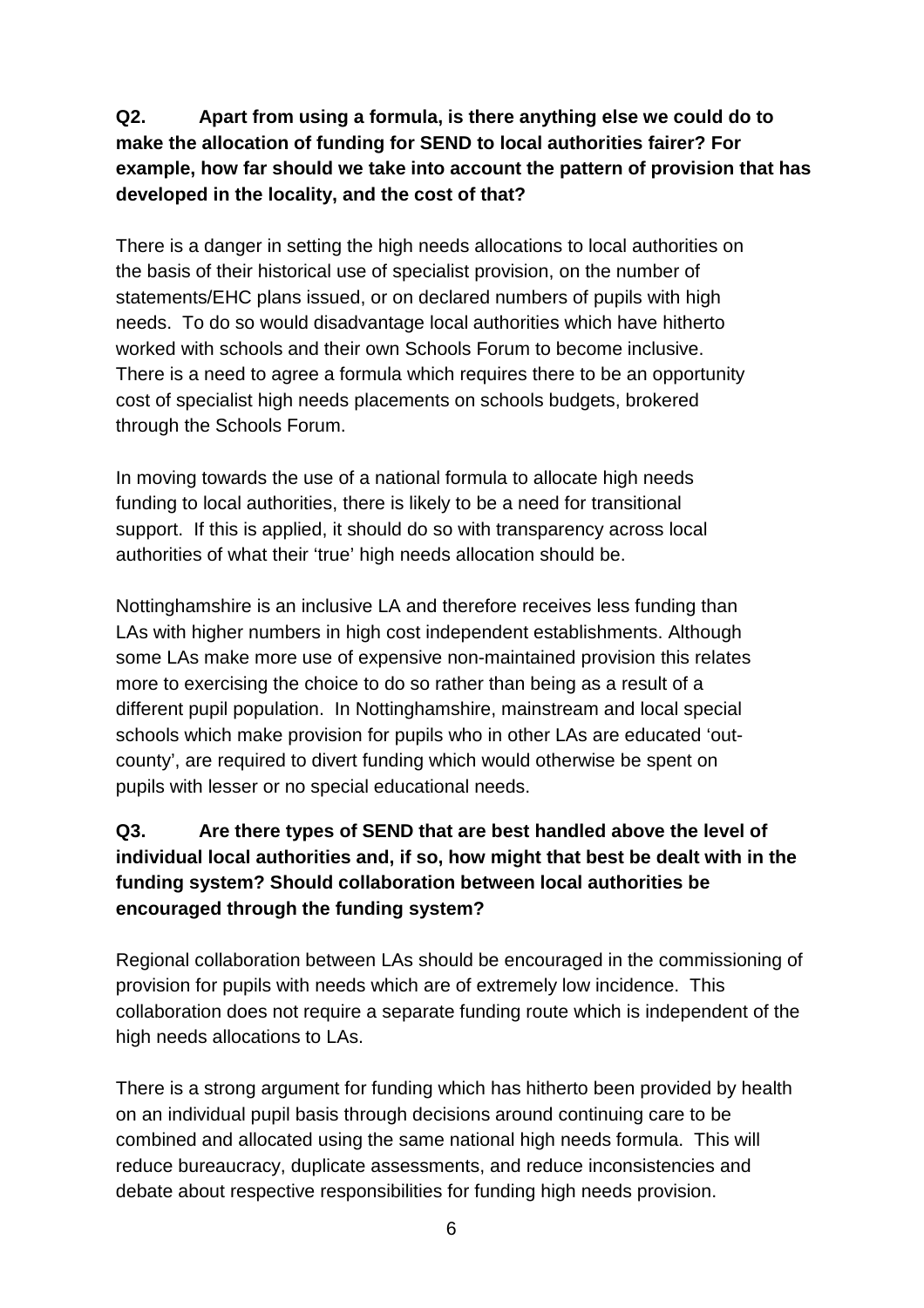#### **Local to institution level funding distribution**

**Q4. Are there other funding formula factors that could provide a good proxy for institutions' need to spend on children and young people with SEND? Are different factors appropriate for funding provision of support for those with high incidence low cost SEN and for funding provision of support for those with high level SEN? For each factor, are any perverse incentives associated with it?** 

Whilst ever there is flexibility at the local authority level, working in collaboration with Schools Forum, to allocate the high needs block, these decisions are best determined at the local level. In Nottinghamshire this has enabled us to take account of sparsity factors, as well as differences between mainstream schools in how inclusive they are. It has also enabled us to support otherwise non-viable small special schools where the costs of not doing so to the overall budget, as well as to individual children and their parents would have been perverse.

**Q5. It is less resource intensive to allocate funding on the basis of proxy measures or using pre-determined bands of funding, particularly if the necessary data collection mechanisms are already in place, but such allocation methods can fail to take sufficient account of individual circumstances and the cost of meeting pupils' and students' needs in the setting, particularly where the cost is comparatively high. How can the right balance best be achieved in allocating funding to institutions?** 

Nottinghamshire has recently refined its local funding formula. The current banded system works well and is applied across geographical clusters of schools. The system has evolved over a period of years. It has the respect of participating schools and moderation sits with these schools. The key to the successful balancing of the implementation of a fair local formula which nonetheless takes account of particular circumstances is the active and collective engagement of schools. This approach fosters local ownership of decision-making which recognises the truth of opportunity cost; it moreover provides a local forum for discussion around SEND development and support.

**Q6. In what circumstances would it make sense for local authorities to be able to distribute some SEND funding to a level above that of individual institutions: for example to geographical clusters of schools, or to multiacademy trusts, leaving them with more discretion on the further allocation of those funds to individual institutions?** 

In Nottinghamshire this already takes place. Funding has been devolved to geographical clusters of schools, and this has worked most effectively in circumstances where the cluster has asked for the devolution to take place. Where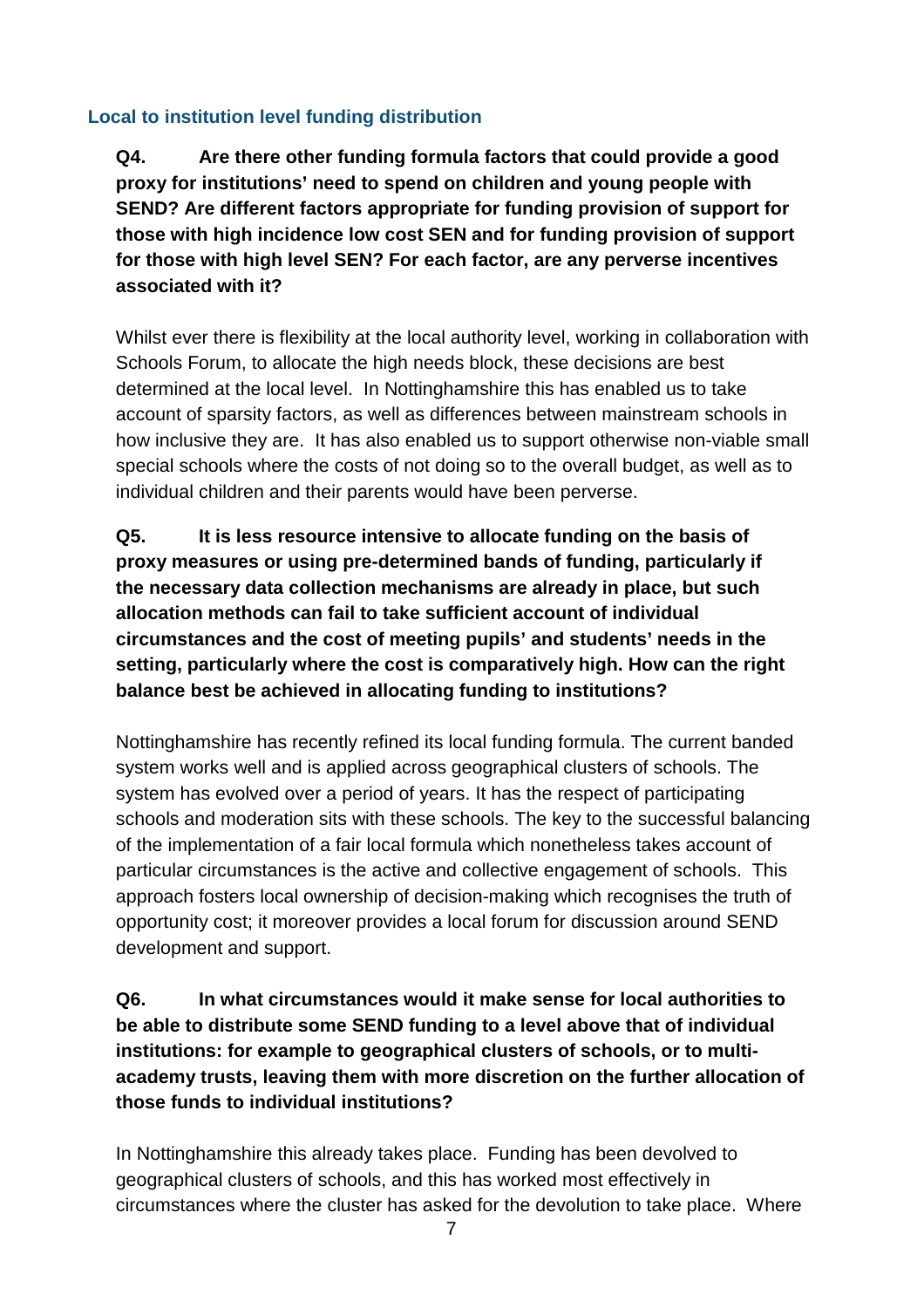this has happened the Local Authority has assumed more of a role of monitoring and accountability.

Nottinghamshire has recently begun to devolve funding to partnerships of schools for behaviour, including recycling funding which had previously been allocated by the local authority to support 'out-county' placements. The development of partnership working has taken place both with maintained and academy schools.

## **Q7. In distributing funding to institutions, which methodologies are most efficient and offer the best prospect of reducing bureaucracy, whilst at the same time make sure that money gets to the institutions that need it to support their pupils and students with SEND?**

Local authorities should use a range of methodologies to allocate high needs resources, some of which will be allocated safely with minimal bureaucracy whilst other resources will require more of an individual pupil led approach. The principle should be that schools are best placed to make decisions about the relative needs of pupils, as long as they work within a decision-making context of other schools. Nottinghamshire is looking to maximise devolution to localities with the caveat that this is achieved safely, fairly and transparently.

There is a recognised tension with this approach, and the idea of personal budgets agreed between the parent and the local authority. The notion of personalisation works better between the parent and the school. As noted above, reducing bureaucracy shouldn't be the sole driver where bringing schools together to make fair decisions can have a positive developmental effect.

# **Q8. How are local authorities securing appropriate contributions from their social care budgets, and from local NHS budgets, and how should such contributions be taken into account in the distribution of education funding?**

Nottinghamshire currently secures joint funding from its Specialist Integrated Resource Panel arrangements for children who are in care and have complex health needs. There are proposals to disband this panel and use the EHC Plan pathway as a way in which a measured assessment of needs will determine contributions from social care and health. It is proposed to locate a health continuing care nurse in the EHC Commissioners Hub to participate in the EHC assessment process.

There is a strong argument for a significant proportion of CAMHS resources to be treated as an element of the high needs block. This would require national leadership and sign up.

To support the implementation of true joint commissioning across education, health and care, there should be identified funding streams from each agency which are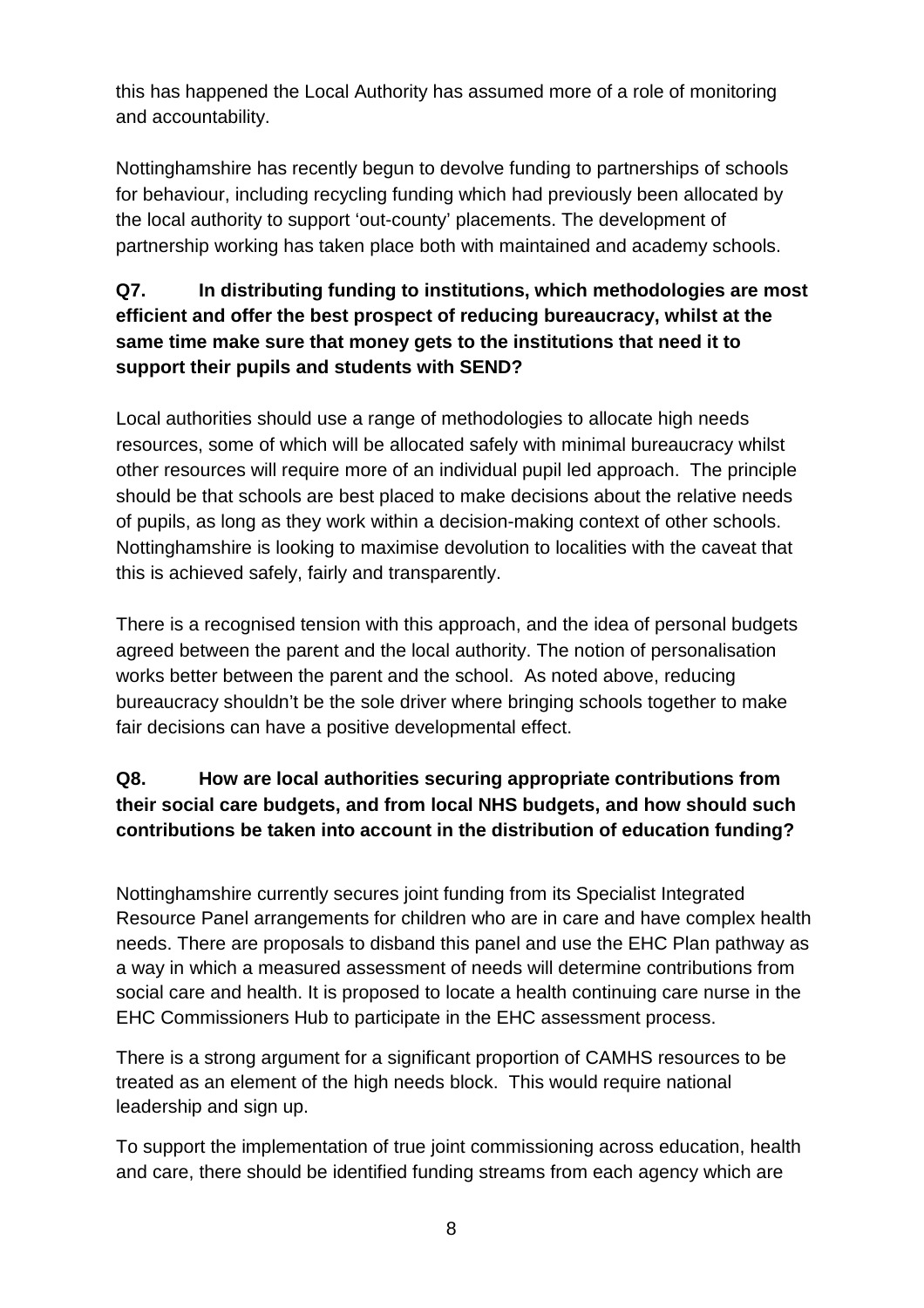aligned and available to allocate jointly. The mechanism for this joint commissioning would be determined at the local level.

# **Q9. How will the way funding is allocated to institutions impact on local authorities' ability to offer personal budgets for SEND provision?**

The whole notion of personal budgets is a complex one; it highlights the tension of decision-making at the level of the individual pupil and the need to make decisions which are fair and proportionate across a wider population of pupils. It will need to be clear what parents can expect from schools. Devolving more funding to schools reduces the amount that the LA is able offer parents as a personal budget. This links closely to the EHC Plan process and there needs to be clarity in relation to decisions about how funding is allocated and how much is being spent by the LA which may be released as a cash payment.

# **Q10. How are local authorities allocating funding to early years providers (schools as well as the private, voluntary and independent sector) for both low cost and high level SEND? Are authorities using the early years block of funding within the dedicated schools grant (DSG) or the high needs block? How are they**

## **calculating the funding required (e.g. are they using formula factors, or assessing the cost of support required on an individual basis, or taking a different approach)?**

In Nottinghamshire Early Years SEND funding is allocated through the local authority budget and not the Dedicated Schools Grant budget. Our main concern is with regard to the access to any funding by PVI providers who support SEND children too. The pressures on this locally allocated budget are ever increasing with more and more young children identified as having high level needs. We have reviewed the criteria to allocate this funding to ensure that it is targeted at the same threshold as for pupils with high needs attending schools. The funding rate for eligible 2 year olds is due to reduce from April 2015, which will exacerbate the problems of some settings in continuing to make provision for high needs children.

# 4.2 Local authorities' approaches to capital investment:

The data we have published and research we have commissioned are primarily about revenue funding distribution, but we are interested in how we can improve the funding of specialist facilities for pupils and students with SEND, where there is demand for new places or expansion.

# **Q11. What are the different approaches that local authorities are taking**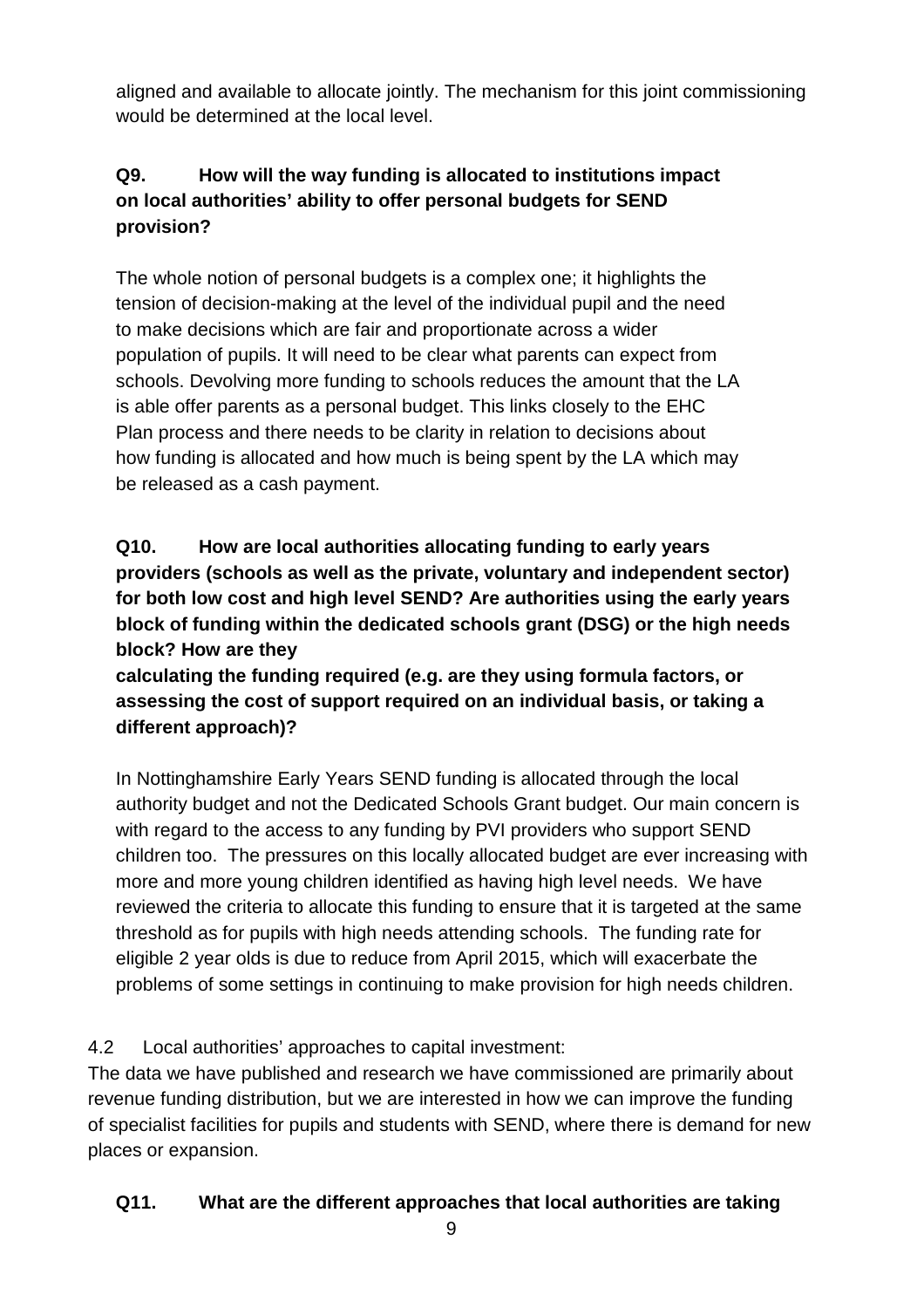**towards capital investment to create specialist provision – in special schools, special units attached to mainstream schools, and similar types of provision in academies and colleges – and what are the drivers behind these?** 

Nottinghamshire County Council has a number of capital programmes that special schools can benefit from. These grants are distributed across all schools after being reviewed on a need basis. These programmes are funded through the Capital Grants received from the EFA and LA funding gained from a prudential borrowing regime. The three programmes under which a school can gain capital funding are:

- **School Access Initiative Programme** used to fund capital expenditure requirements that have been identified to address the specific needs of SEN pupils in Nottinghamshire schools. Since the cessation of the SAI capital budget, Nottinghamshire has identified funding annually from both grant and local borrowing to support the on-going programme needs.
- **School Capital Refurbishment Programme (SCRP)** special schools have benefitted from Nottinghamshire's SCRP programme of investment. This programme of work has been set up to deal with priority condition issues across Nottinghamshire's maintained school estate and is funded from the capital maintenance grant and LA funding.
- **Priority School Building Programme** Schools can be built/ rebuilt using this Government Grant. Where necessary, additional contributions are added from the Nottinghamshire County Council Capital Programme.

#### **Q12. What sources of capital funding do local authorities use to create specialist provision, and what factors affect this?**

Nottinghamshire's specialist provision have benefitted from the following funding streams:

- DfE School Capital Maintenance Grant
- DfE Priority Schools Building Programme
- Nottinghamshire County Council borrowing through the Prudential Borrowing regime.

Nottinghamshire County Council has previously used all of its available funding streams to provide a coherent approach to investment in schools. The Government's austerity measures have had an impact on these grant streams with a subsequent reduction in local authority funding.

It is also becoming increasingly unlikely that borrowing will be available in the near future to fund capital expenditure in schools.

**Q13. What factors drive local authorities' decisions to invest capital in additional specialist provision – as opposed to using revenue funding for placements in existing mainstream/specialist provision, or placements in another local authority or in the independent sector?**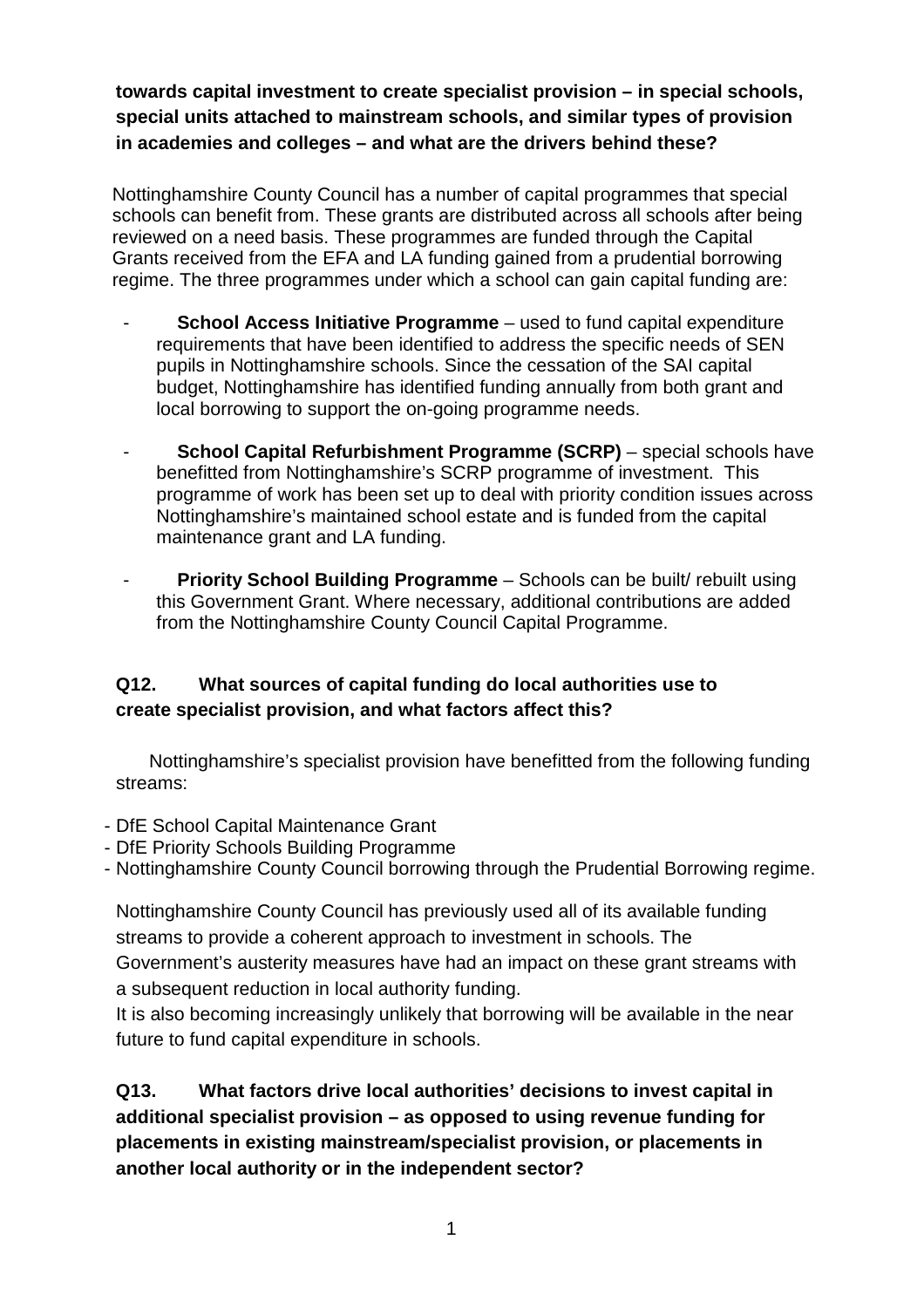All Departments are asked to submit capital priorities on an annual basis to the Corporate Asset Management Group. Requests for capital work on specialist school projects would come through this route as the authority looks to prioritise their capital investment. The strain on the LA's Capital funding means that increasing provision is difficult. The availability of suitable existing provision for Nottinghamshire's children negates the need for capital investment in increased LA owned provision.

#### **Q14. Do local authorities take into account the cost of transport for pupils and students with SEND when making decisions about capital investment, and compare this investment with the cost of residential provision out of the area?**

Nottinghamshire County Council are currently conducting a review into the increasing costs of transporting students with SEND from home to school. Capital investment to increase local provision and consequently reduce transport costs has not been fully investigated due to the lack of capital funding currently available.

## **Q15. What specific criteria do local authorities use in allocating capital funding for specialist provision?**

Capital funding for specialist provision is evaluated on an individual basis through the LA's School Access Initiative scheme. Minor adaptations will be made to a school if it is inaccessible to a student.

# **Q16. What data do local authorities collect and hold on current capacity and forecast pupil numbers for different types of specialist provision?**

Nottinghamshire gain and hold information on our total school population from the termly school censuses that are undertaken. Information on population received from the Office of National Statistics and GP registration data allow Nottinghamshire to forecast growth in need of provision needed for our school age population. As Nottinghamshire are an 'inclusive' authority, children, where possible, are placed at their catchment school so growth in population would not necessarily be reflected in the growth of specialist provision requirement.

## **Q17. Do local authorities pool capital funding to create shared specialist provision? If not, should this be considered and what are the barriers?**

Nottinghamshire do not pool capital funding with other local authorities to create shared specialist provision. However the success of independent regional specialist provision would suggest that this would be worth investigating.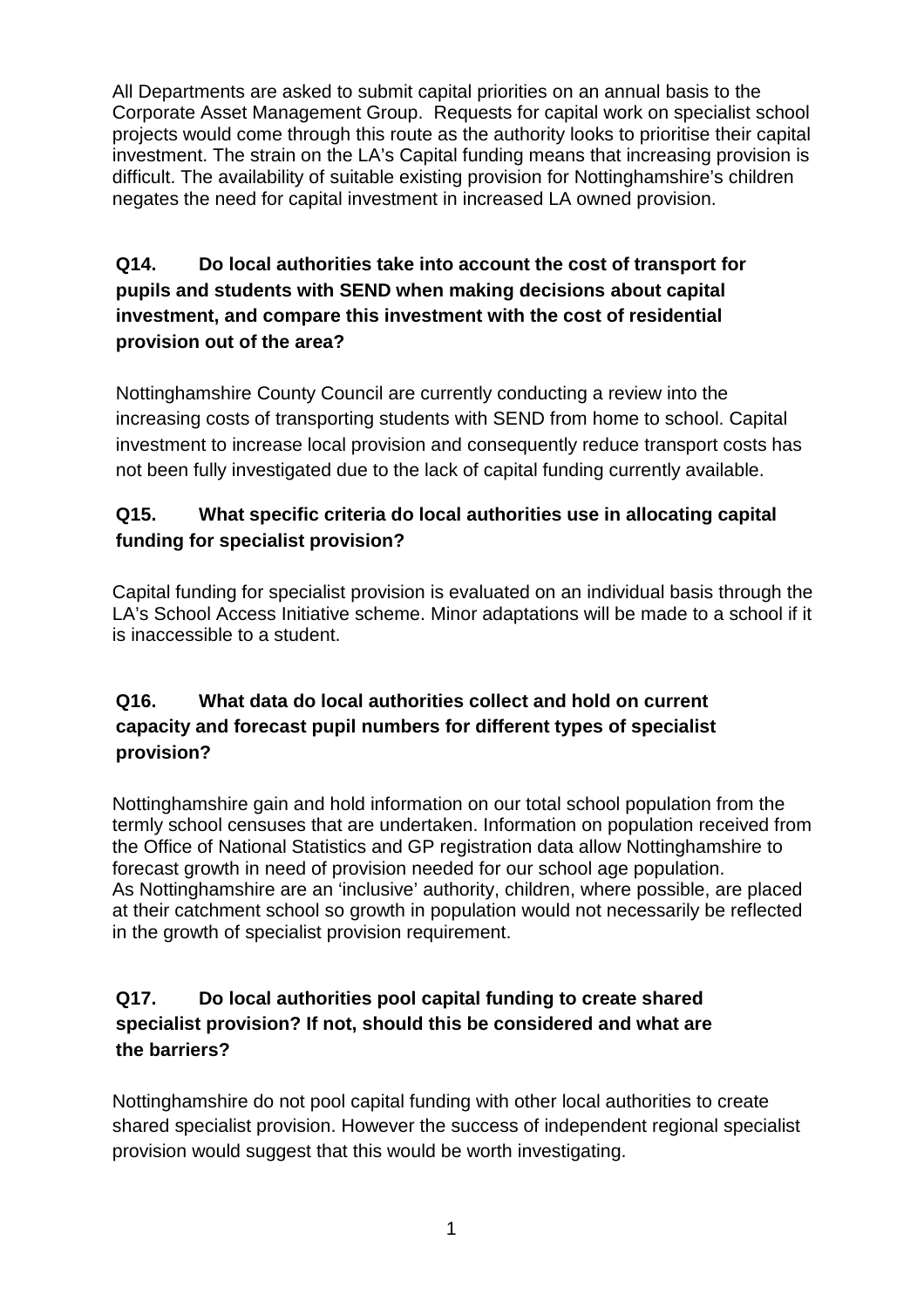#### **Q18. What approach should the Education Funding Agency take in allocating capital funds for specialist provision?**

It should not be necessary to have specific funding streams for the refurbishment and expansion of specialist provision as this is manageable by the authority as part of the general school capital grants. However a specific funding stream for school's access issues would be very useful.

#### **5. How to respond**

5.1 We would be grateful for views of any kind, and in any format, on this topic in the period up to the end of February 2015. Please use the email address that we have set up for this purpose: SENfunding.consultation@education.gsi.gov.uk.

5.2 Or send your response to:

SEN Funding Call for Evidence Department for Education, Infrastructure and Funding Directorate, Sanctuary Buildings (4th floor), Great Smith Street, Westminster, London, SW1P 3BT

5.3 We will make sure that responses are brought to the attention of the Isos Partnership research team so that they can be taken into account as they conduct their work. We will also be arranging some seminars in January 2015 for discussion of the data and analyses, and would like to know by the end of November of any individuals who would wish to contribute to those. Please use the email address above to let us know if you are interested in participating.

#### **6. Deadline**

6.1 The call for evidence closes on 27 February 2015.